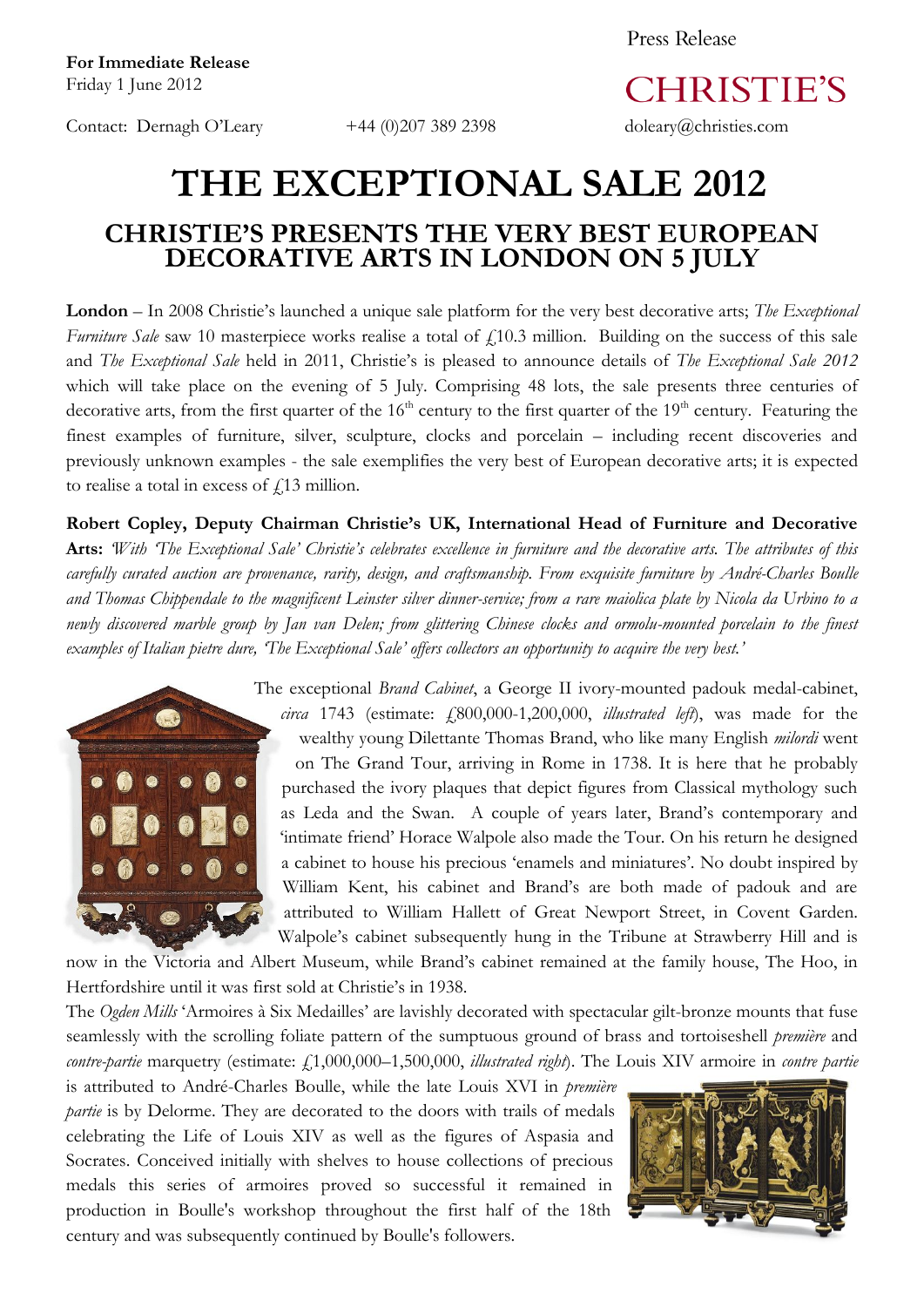A previously unrecorded Urbino armorial plate by Nicola Da Urbino - the greatest of all 16th century maiolica painters - is an exciting addition to three other pieces from a set which have the same coat-of-arms of the Marquesses of Montferrat (estimate: £200,000 - 300,000, *illustrated left*). This is a rare opportunity for collectors and institutions to acquire an important piece by the artist as the vast majority of Nicola da Urbino's surviving works are in museums. It also appears to be a unique opportunity to obtain a piece of  $16<sup>th</sup>$  century maiolica depicting Michelangelo; the inscription on the reverse translates as 'Vitruvius, the prince of Architecture, and Michael' suggesting that the sculptor shown is Michelangelo and the figure holding a book is Vitruvius.

The selection of exceptional clocks is led by a George III engraved ormolu quarter-striking musical and automaton clock which is expected to fetch between  $\text{\textsterling}300,000$  and  $\text{\textsterling}500,000$ , *illustrated right*, made by London clock and watchmaker Henry Borrell. A clock by Borrell fetched  $f(2.3)$  million, a world-record price for an English clock, when it was sold at Christie's Hong Kong in May 2008. This is one of nine musical and automaton clocks which appear in a selling exhibition catalogue dedicated to them and produced by Robersons' Galleries of Knightsbridge in the 1920s. The collection was gathered by an Irish gentleman while he travelled the world before the Great War. The clocks were purchased in Peking, Tehran, St. Petersburg, Lahore and many other places and were kept in his home in Danzig before he returned to Ireland after the outbreak of War. Further highlights include a Chinese ormolu, white marble and paste-set 'double gourd' clock with swinging dial from the Guangzhou workshops, in the Qianlong period, which dates to the late 18th century (estimate:  $\text{\textsterling}150,000-250,000$ ).

The Leinster Dinner-Service comprises 70 dinner plates, 18 soup plates, 29 dishes, 22 dish covers, 4 candlesticks, 11 salvers, 8 sauceboats and many other pieces. It embodies the wealth of royal and aristocratic patrons, the skill of the goldsmith, and the innovative design of the greatest of 18<sup>th</sup> century dinner-services. It is the grandest and the most complete surviving aristocratic service; its cost far exceeded that of the Prince of Wales' service and unlike so many it has remained almost intact. In the  $17<sup>th</sup>$  century the buffet at the side of the dining room had been used to show the host's wealth through the assembled arrangement of flagons, flasks, cups and dishes. In the 18th century display moved to the dining table itself. The linen covered table was centered on the great epergne or *surtout-de-table*. The fashion for dining *à la Française* also called for soup



tureens for the first course and a plethora of dishes and covers for the following courses. The French style of dining also created the need for casters, cruets, sauceboats and condiment vases for the table as the diners served themselves and their neighbours from the dishes that were placed on the table. The diners entered the dining room to see a fully dressed table and as the courses progressed the dishes were removed and replaced, all courses being similarly served on silver dishes and in the richest of houses with silver covers, protecting the food and providing a visual spectacle for the guests. The Leinster Dinner Service is rare, not only because of its survival but also because its commission is fully listed in the *Gentleman's Ledgers* of its maker, the Royal goldsmith George Wickes. It is expected to realise between  $f$ 1.5 million and  $f$ 2 million.